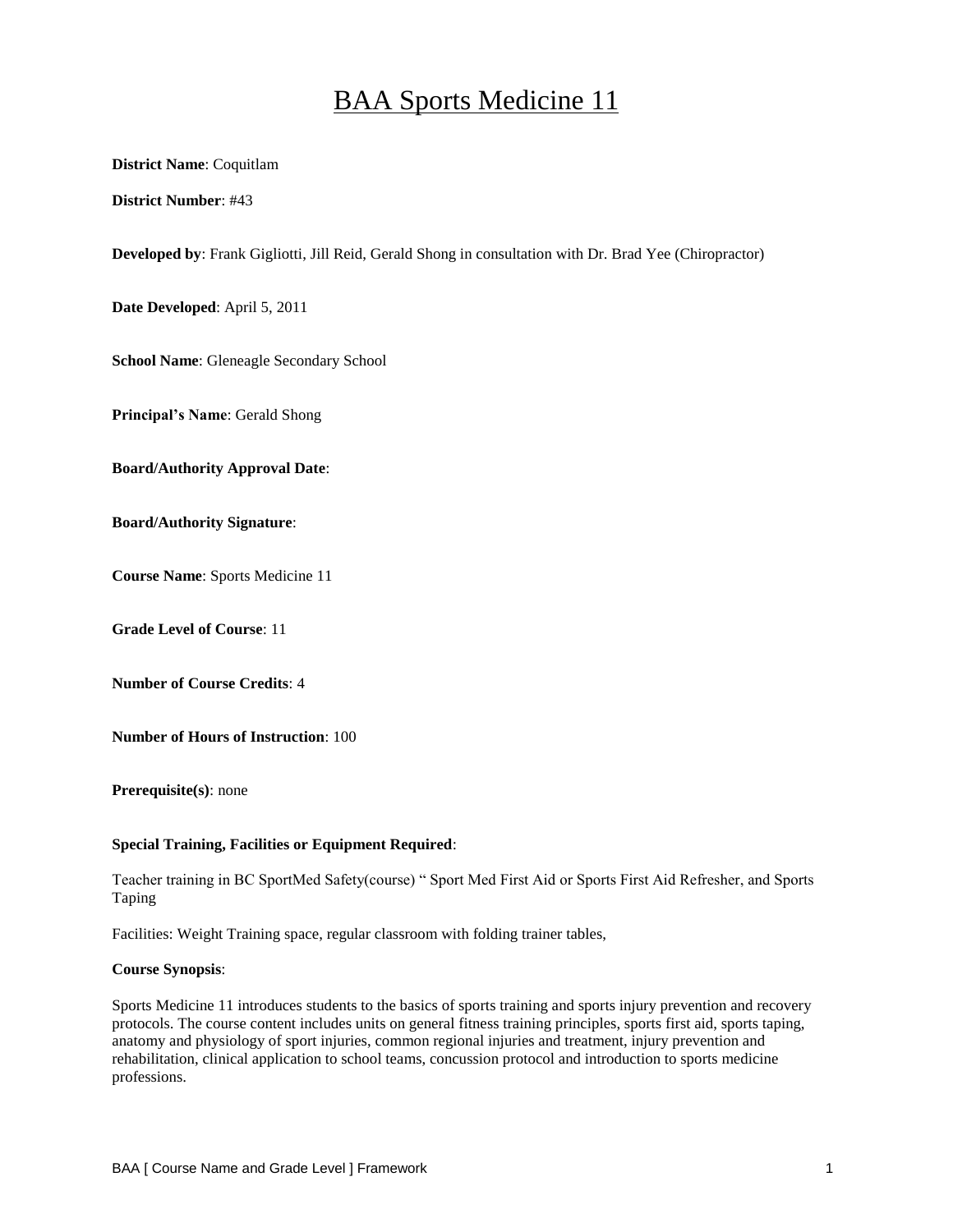## **Rationale**:

# **Organizational Structure**:

| <b>Unit/Topic</b> | <b>Title</b>                                | <b>Time</b> |
|-------------------|---------------------------------------------|-------------|
| Unit $1$          | Principles of Fitness Training              | 20          |
| Unit 2            | Anatomy and Physiology of Sport Injuries    | 20          |
| Unit 3            | Sport First Aid and Taping                  | 10          |
| Unit $4$          | <b>Concussion Protocols</b>                 | 10          |
| Unit 5            | Sports Injury Rehabilitation                | 30          |
| Unit 6            | Introduction to Sports Medicine Professions | 10          |
|                   | <b>Total Hours</b>                          | 100         |

## **Unit/Topic/Module Descriptions**:

**Unit 1**: Principles of Fitness Training

Students will be introduced to safe fitness training practices and common training practices and principles.

Students will be able to:

- Describe the components of an effective training program
- Demonstrate correct technique when using fitness training equipment for minimizing injury risk and maximizing fitness gains
- Design an effective training program dependent on client needs
- Utilize Physical Activity Reading Questionnaire (PAR-Q) as an exercise readiness tool for informed consent with clients prior to engaging in a personalized exercise program

# **Unit 2**: Anatomy and Physiology of Sport Injuries

Students will be introduced to terminology and characteristics of physical anatomy as related to common regional sport injuries.

Students will be able to:

- Identify proper techniques for injury avoidance and sport preparation pre and post sport participation activities as related to warm-up/cool down
- Identify and explain the role and importance of hydration, food energy, proper muscle preparation and sleep cycles in avoiding common physical activity discomfort – cramping, headaches, dizziness
- Identify anatomy related to common injuries joints, muscular/skeletal system, nerves
- Describe characteristics of typical injuries in various regions of the body shoulder separations, rotator cuff injuries, dislocations, joint sprains, tendonitis,
	- o AC shoulder separations
	- o Anterior and posterior dislocations of the shoulder(glenohumeral joint)
	- o Tennis elbow/golfers elbow
	- o Dislocation and fractures of fingers avulsion fractures
	- o Jumpers knee and IT band syndrome
	- o Shin splints anterior compartment syndrome
	- o Inversion and eversion sprains of the ankle
	- o Plantar fasciitis
	- o Achilles tendonitis
	- o Spine strains and sprains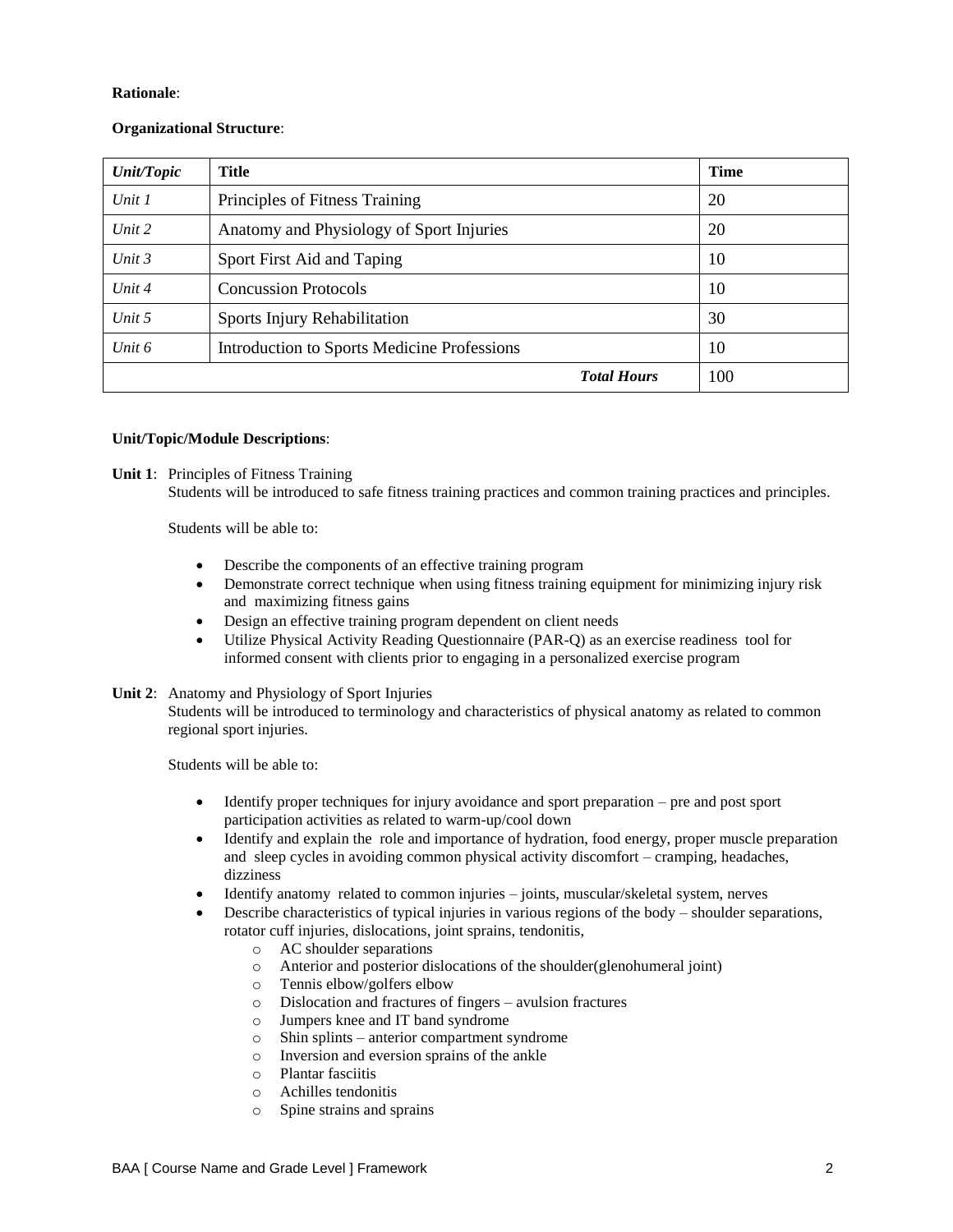## **Unit 3**: Sport First Aid and Taping

Topics will include sport first aid and safety including taping. Students will have the option of earning a certificate from SportMedBC as a BC Sports Aider and/or as a sport taper. Students will be introduced to injury prevention and on-site management of sports related injuries. Topics include taping applications and taping skills.

Student will be able to:

- Identify and control potentially hazardous sport situations
- Assess and apply appropriate injury protocols
- Identify and manage life-threatening situations
- Develop a sports first-aid kit.
- Identify safety considerations relating to taping
- Demonstrate preventative and supportive techniques for ankle injuries.
- Demonstration regional taping techniques for ankle, foot, elbow, wrist, thumb and finger
- Enact procedures for injury prevention minimizing possibility of further injury and maximizing the healing process

## **Unit 4**: Concussion Protocols

Topics include injury mechanism, identification and treatment of a concussion

Student will be able to:

- Describe pathology of a concussion including mechanisms of injury
- Identify the symptoms and characteristics of concussions
- Describe and explain the current grading systems for identifying concussion severity
- Identify and explain current concussion management protocols and return to play criteria

#### **Unit 5**: Sports Injury Rehabilition

Topics will include common training exercises and routines for injury rehabilitation and recovery. Application of skills to school-based sports teams will be utilized …

Students will be able to:

- Describe proper use of cryotherapy (use of heat and cold) for the management of pain and inflammation
- Demonstrate techniques for basic rehabilitation exercises
- Identify the purpose of basic rehabilitation exercises as they relate to reduction of inflammation, range of motion, strength building and joint stabilization
- Design a post-injury recovery training program based on injury rehab protocols for Unit 2 injuries

# Unit 6: Sports Medicine Careers

Students will be able to

- Identify qualifications for careers in sports medicine required credentials and post education/certification career opportunities
- Describe prerequisites and post secondary requirements
- Identify Graduation Program standards for post-secondary application and acceptance at local, national and international institutions

#### **Instructional Component**:

- Demonstration
- Modelling, guided practice
- Lecture
- Discussion